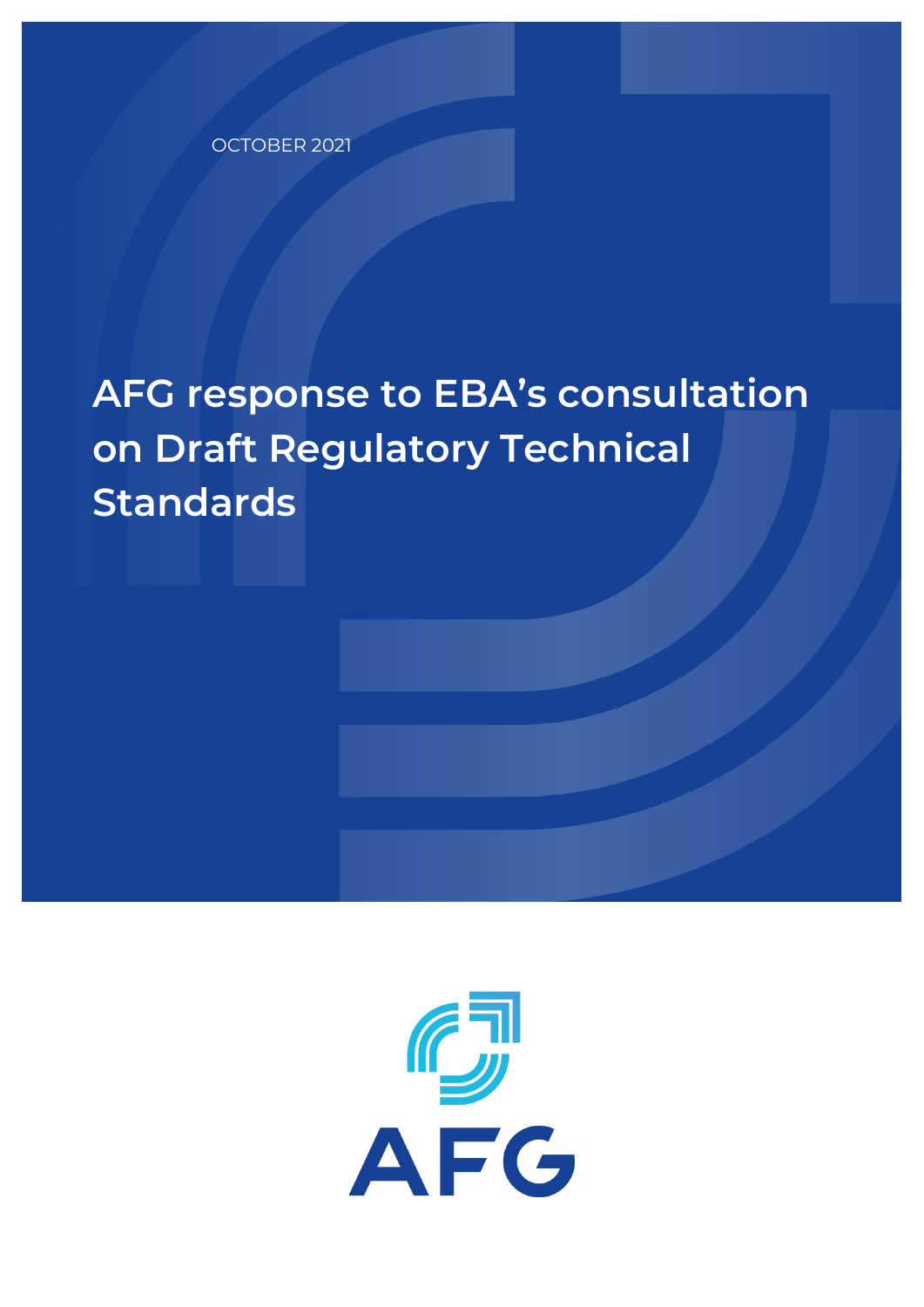

AFG welcomes EBA's consultation on Draft Regulatory Technical Standards on criteria for the identification of shadow banking entities under Article 394(4) of Regulation (EU) No 575/2013.

AFG believes that European regulated funds should not be included in the shadow banking entities list that serves for the LE regime. Currently, regulated funds are either framed under the UCITS or the AIFM Directives. In addition to the AIFMD framework, national competent authorities have issued national regulatory regimes for non UCITS funds. The vast majority of AIFs in France are UCITS like funds (66% of AIFs by AUM are open to retail and employee savings schemes that benefit from UCITS like provisions).

Regarding the vocable "shadow banking", AFG would like to remind that a new, more appropriate vocable is used internationally and benefits from increasing and extended research and statistics: Non-bank Financial Intermediation (NBFI). For instance, the ESRB does a report called: NBFI Monitor<sup>[1](#page-1-0)</sup>.

This vocable has replaced shadow banking. We would thus like to use this consultation's occasion to urge EBA to drop this stigmatising vocable.

Regarding the specific categories mentioned by the consultation, AFG strongly believes that there is no reason to include them in the shadow banking entities list under Article 394(4) of Regulation (EU), No 575/2013. Namely, AFG opposes that money market funds (MMFs), 3 times leveraged AIFs and AIFs that grant loans are considered under this shadow banking scope. These funds are not non-regulated funds and they don't bear a risk that would justify this inclusion.

 $\mathfrak{D}$ 

<span id="page-1-0"></span><sup>1</sup> NBFI Monitor No 6 / August 2021 EU Non-bank Financial Intermediation Risk Monitor 2021 https://www.esrb.europa.eu/pub/pdf/reports/nbfi\_monitor/esrb.202108\_eunonbankfinancialintermediationriskmonitor2021\_~88093a4a94.en.pdf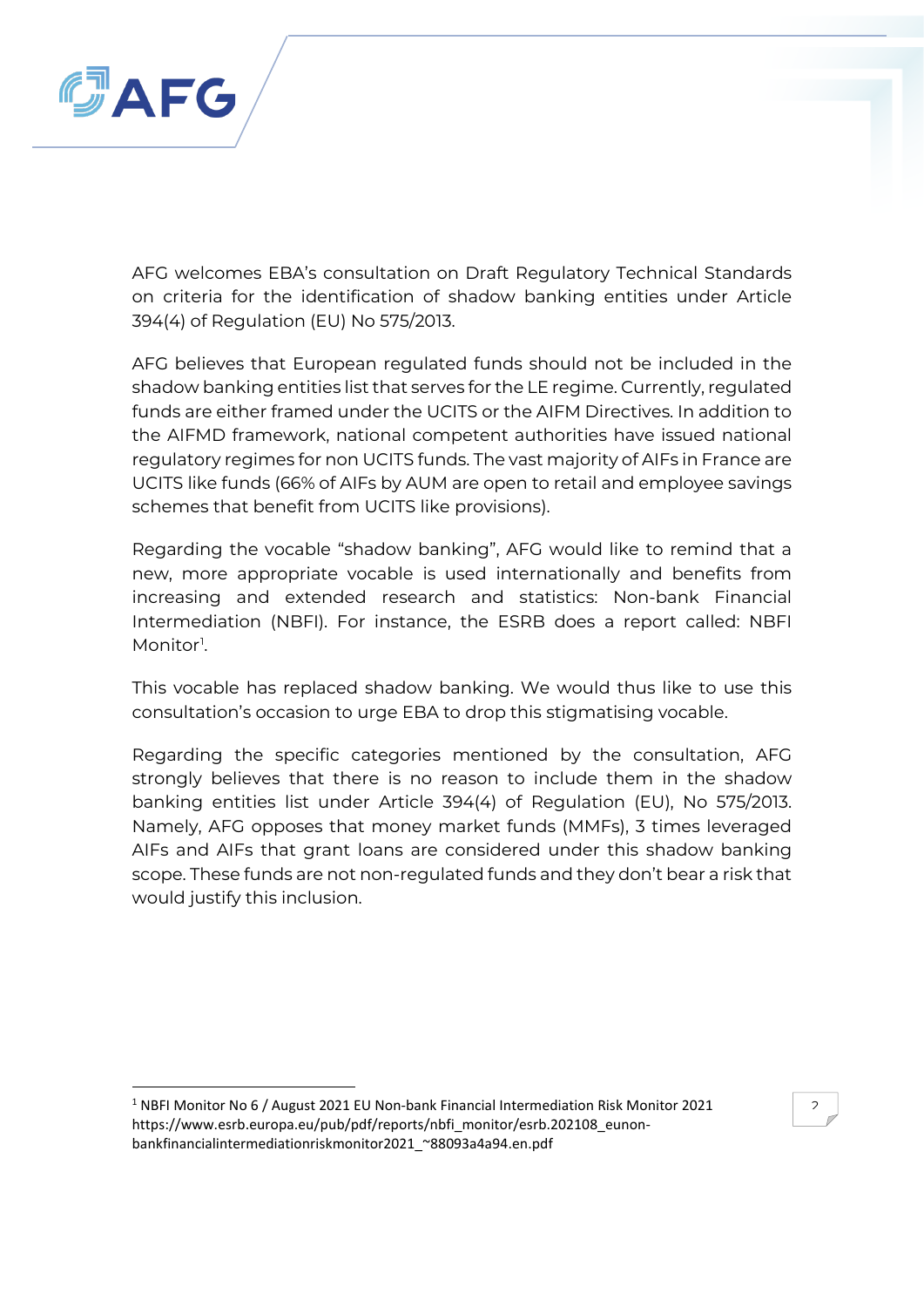

## **AFG's rationale regarding MMFs**

AFG disagrees heavily with the inclusion of MMFs in the shadow banking scope. We would like to recall that the vast majority of MMFs are UCITS and in addition they bear the MMFR (Money Market Fund Regulation) specific layer of regulation.

This latest dedicated reform to MMFs in Europe is quite recent in its application (since January 2019 on the existing funds and delivering a quarterly reporting since the 1st quarter 2020), has been a heavy one and resulted in MMFs being resilient during the unforeseeable exogenous global COVID-19 sanitary crisis.

MMFR has already imposed very stringent rules on MMFs: rules on diversification, eligible assets restrictions, immediate liquidity cushions, WAM/WAL/maturity limits, valuation rules, market and liquidity stress tests, Know Your Customer rules, reportings, etc. We think MMFR has done a lot and it is not clear to us why the COVID-19 crisis episode should have as a consequence the integration of MMFs as shadow banking entities.

During the crisis, the stringent need for cash expressed by MMF investors, especially corporates, amounted to high levels of redemptions from MMFs. MMFs are liquid funds that were used in priority compared with other types of assets, even if the redemption was high almost in all asset classes. We would like to recall that the current regulation has permitted during the unprecedented COVID-19 crisis to ensure that the vast majority of redemptions orders be fulfilled before the PEPP become effective. They are already resilient and permit to respond to clients demands even in periods of stress.

AFG does not think that the COVID-19 crisis revealed MMFs' vulnerabilities. Seeking further improvement of an already very resilient vehicle (that has undergone a heavy reform not so much time ago) is a sound goal. However, over-emphasizing the MMFs potential vulnerabilities through the lens of a global unprecedented sanitary pandemic seems to us somewhat disproportionate. In addition, it might possibly convey the wrong message that it is the fund that should be fixed, not the orderly functioning of the underlying markets.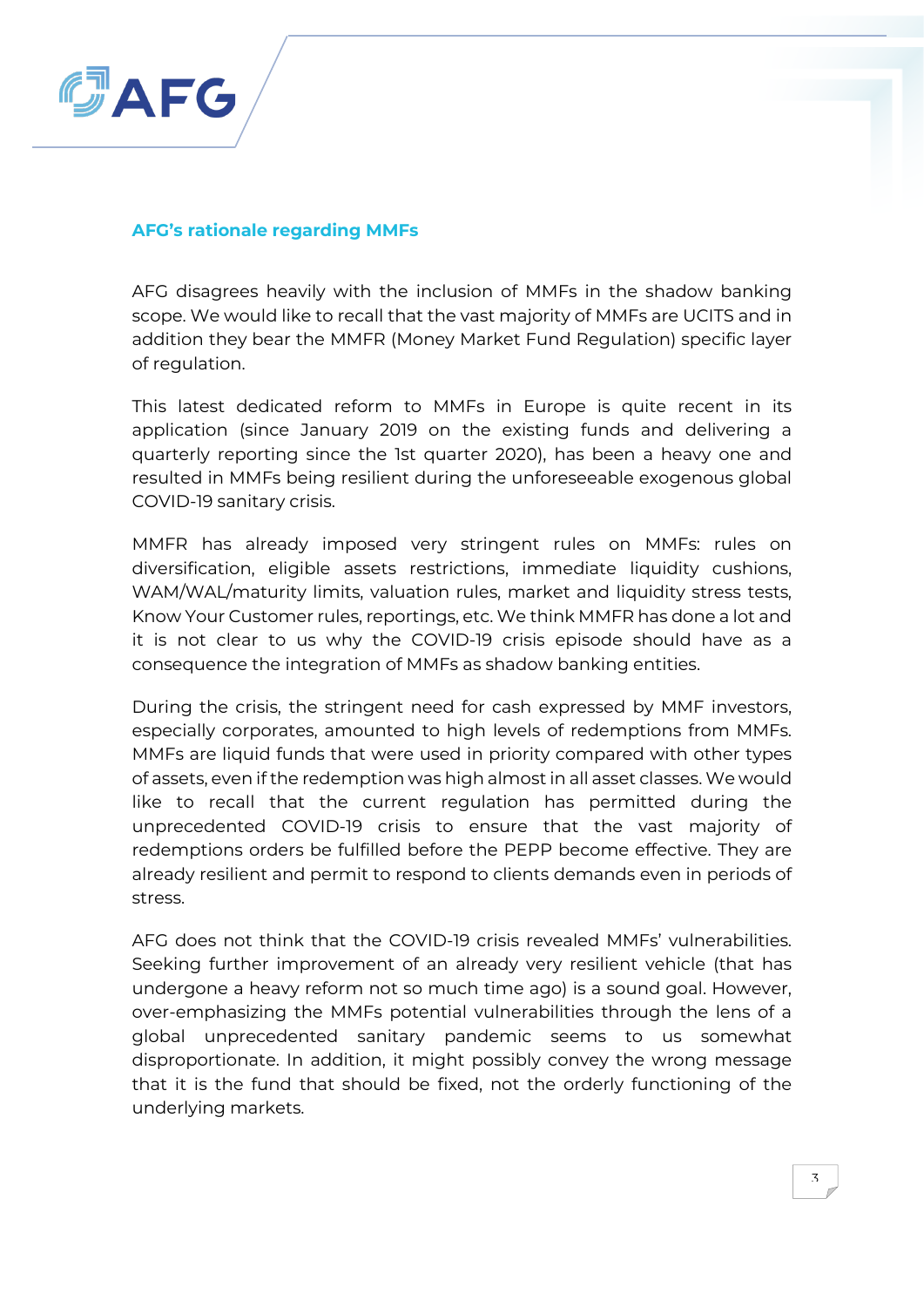

AFG's members would like to recall that:

- 1. Unlike the 2008 episode, no issue is to be reported linked to the composition of the portfolio, especially in terms of the quality of assets; funds are sane and resilient in their construction and composition. MMFR increased funds resilience and proved to be efficient.
- 2. European MMFs have not been bailed out by the ECB: we recall that the bulk of redemptions in French VNAV MMFs were already dealt with before the ECB's intervention became effective on 27th of March.
- 3. Exogenous shock to money markets: As the sanitary Covid-19 crisis took in March a global dimension and impacted both real economy and financial markets, money markets underwent a sudden series of brutal imbalances where:

– many corporates withdrew their money (from credit lines, deposits and MMFs) to face a brutal drop in their revenues due to the economic quasi shutdown trigged by the pandemic

– in consequence, MMFs stopped purchasing money market instruments and requested bids from the banking system to buy some of their holdings in order to rebuild their cash buffers

– eventually, banks – already impacted by their corporate clients' funding requests - could not anymore absorb these flows, thus concentrating the liquidity stress, in a context that got worse with the looming quarter end.

4. MMFs should be seen as the "canary in coal mine" and should not be designated as the ideal culprits each time there is a crisis. Thanks to their role in the liquidity sphere, authorities are quickly informed about markets disruptions. Thanks to a well-organized cash management industry with well-identified investment vehicles and well-identified fund managers, authorities have highly valuable interlocutors to talk to.

AFG thus reiterates that MMFs are highly regulated funds in Europe and in addition their regulation will undergo an even further reform on targeted points. There is no reason to consider them as shadow banking entities. The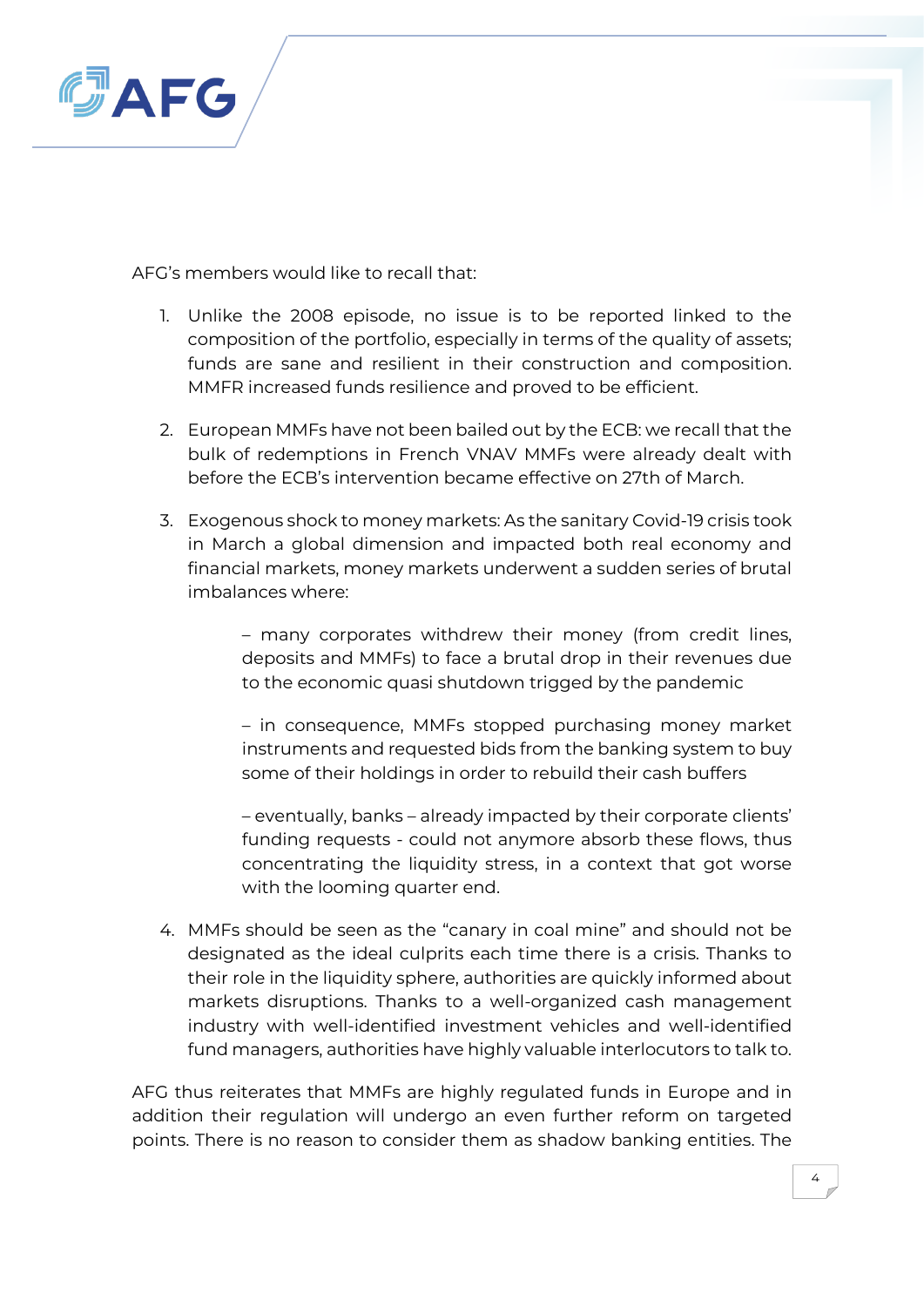

European regulation ensures that the risk of liquidity or maturity transformation is contained and very low. What could be risky would be the excess of transformation, but this is not permitted in any case. In reality, if you take the impact of the COVID-19 crisis on MMF investors for instance, the only impact was a performance impact of a few basis points.

AFG therefore urges the EBA to leave MMFs out of the scope.

## **AFG's rationale regarding significantly leveraged AIFs (3 times the commitment measure)**

AFG reminds that these funds are regulated too by AIFMD and bear in addition specific requirements. They should be exempted too.

There are specific reporting requirements and authorities have already an intervention power regarding the use of leverage by AIFs. In this respect, ESMA has in addition released in December 2020 its final guidance to address leverage risks in the Alternative Investment Fund (AIF) sector<sup>[2](#page-4-0)</sup>.

ESMA's guidelines set out common criteria in order to promote convergence in the way NCAs assess the extent to which the use of leverage within the AIF sector contributes to the build-up of systemic risk in the financial system; and design, calibrate and implement leverage limits.

These guidelines operationalise the Article 25 of AIFMD intervention powers related to leverage by providing NCAs with a set of indicators to be considered when performing their risk assessment and a set of principles that NCAs should take into account when calibrating and imposing leverage limits.

The guidelines respond to the European Systemic Risk Board (ESRB)'s requirement that ESMA produces guidance on Article 25 of the AIFMD (Directive 2011/61/EU). The objective is to provide a common framework for NCAs to identify the extent to which the use of leverage in the AIF sector contributes to the build-up of systemic risk in the financial system, risks of disorderly markets or risks to the long-term growth of the economy.

<span id="page-4-0"></span><sup>2</sup> https://www.esma.europa.eu/press-news/esma-news/esma-publishes-final-guidance-addressleverage-risk-in-aif-sector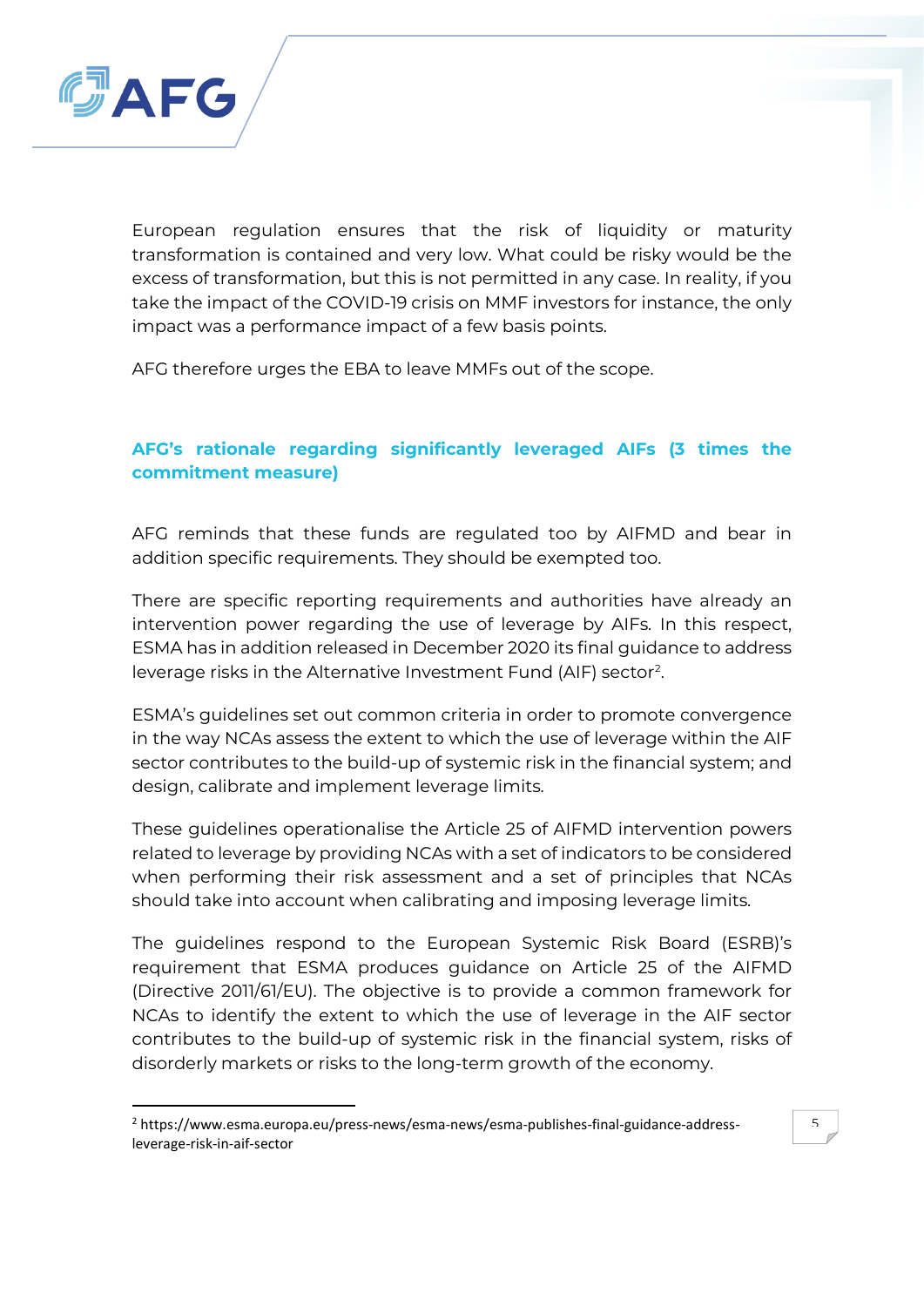

All these regulatory elements reinforce the treatment of any leverage risk in leveraged AIFs.

In addition, in technical terms, any possible inclusion in the shadow banking scope of a fund on an individual fund basis with regards to the leverage criteria should consider in addition risk-based measures. We recall that the commitment is an exposure metric and this 3 times the commitment measure (to qualify as a substantially leveraged AIF) is not always meaningful from a risk perspective. It overstates the risk, like for a non-risky AIF that just manages short term futures for instance. This is why, local regulators like AMF are using in addition the UCITS leverage measures (and limits) to more adequately grasp global exposure for UCITS-like AIFs on an individual basis.

## **AFG's rationale regarding AIFs that grant loans**

The consultation paper suggests that AIFs which are « entitled to grant loans or purchase third parties' lending exposure onto their balance sheet » should be identified as shadow banking entities (point 75).

We would like to point out the fact that in France for instance, AIFs that grant or purchase loans are submitted to a stringent regulation. In France, the possibility to grant or purchase loans is specific to certain types of AIFs, and the asset management company must obtain a special agreement from the national competent authority NCA (AMF) to be able to perform in this space. These AIFs and their management company, as well as banks, are stringently regulated, regarding for instance:

- Expertise within the asset management company (managers or analysts with prior experience in a lending entity, with expertise covering the financial, legal, and structuring aspects of loans)
- Procedures (credit risk analysis procedure, loans granting procedure, etc.)
- Credit and legal risk analysis framework, including analysis of guarantees or collateral
- Know your customer KYC / anti-money laundering diligences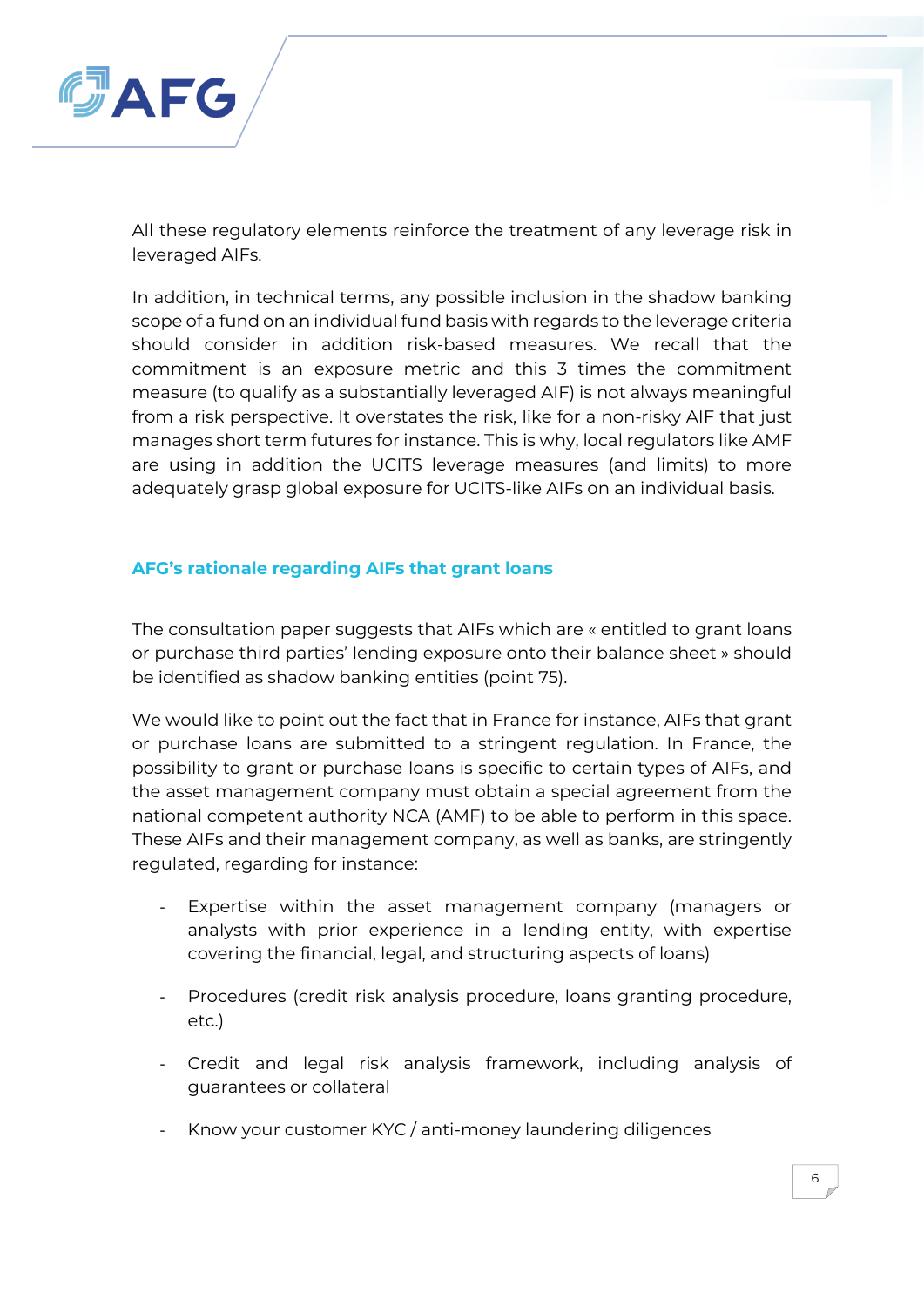

- Risk monitoring and control
- Reporting to authorities (AMF and Banque de France)

We therefore consider that these AIFs should definitely not be considered as shadow banking entities. We thus propose to narrow the scope of these AIFs to those that do not benefit from a stringent national regime. All French AIFs that may grant loans should be clearly and namely out of the scope.

If you need any further information, please don't hesitate to contact me at +33.1.44.94.94.31 [\(a.gurau.audibert@afg.asso.fr\)](mailto:a.gurau.audibert@afg.asso.fr).

> Sincerely Yours, Adina Gurau Audibert AFG, Head of Asset Management